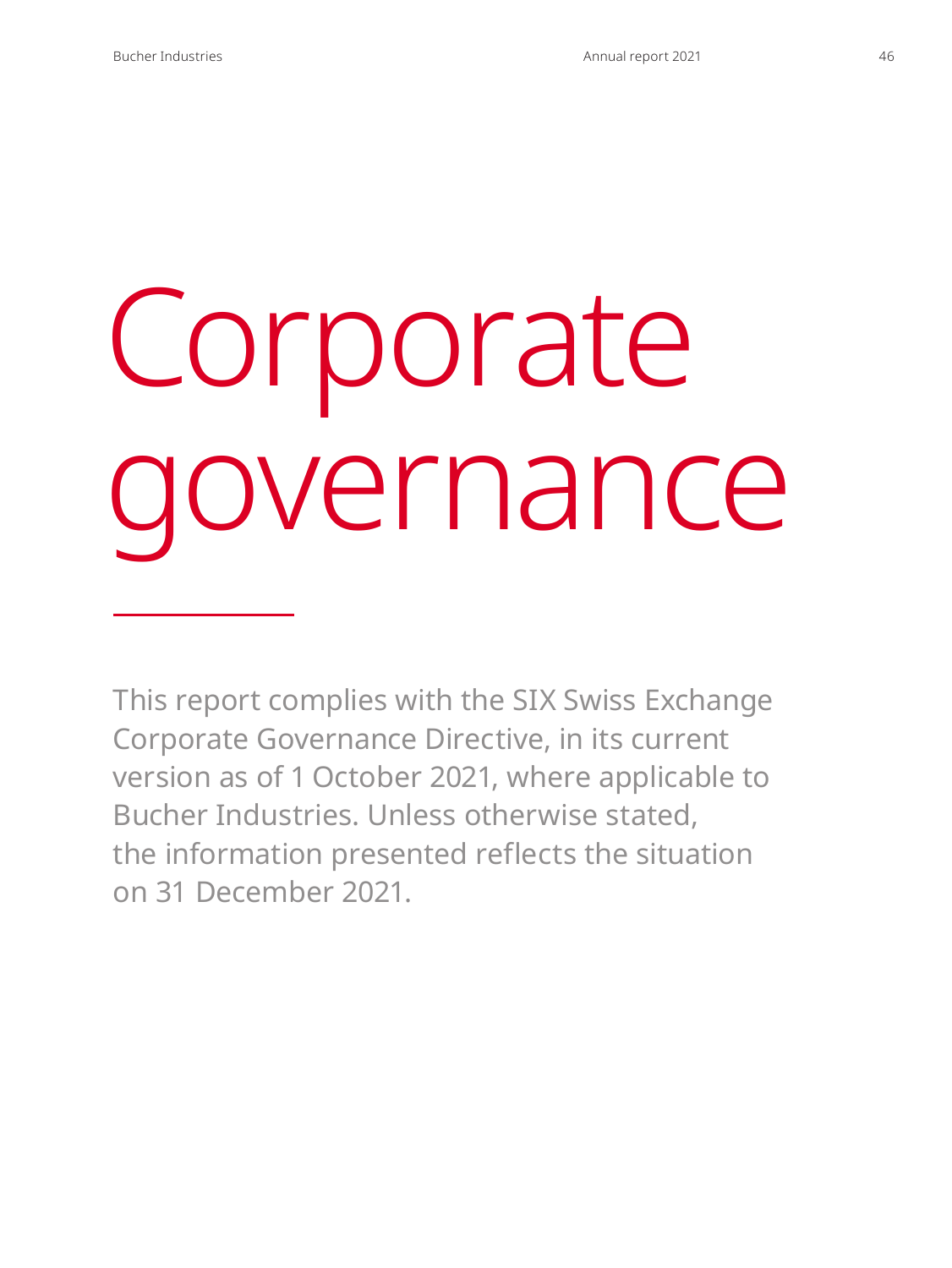## Group structure and shareholders

#### Operational group structure

The Bucher Industries Group is organised in five divisions. The five divisions comprise: specialised agricultural machinery (Kuhn Group), municipal vehicles (Bucher Municipal), hydraulic components (Bucher Hydraulics), manufacturing equipment for the glass container industry (Bucher Emhart Glass), equipment for the production of wine, fruit juice, beer and instant products, a Swiss distributorship for tractors and specialised agricultural machinery as well as automation solutions (Bucher Specials). At group level, the corporate centre provides finance, group development, legal and compliance, communications and cyber security functions to support the Group and its companies in their activities. The Group's operational structure is shown in the chart below and detailed segment information is presented in the notes to the consolidated financial statements on pages 81 and 82 of this annual report.



#### Group companies and consolidation

Bucher Industries AG, incorporated in Niederweningen, Switzerland, is the Group's holding company. Its registered shares are listed on the main segment of SIX Swiss Exchange. Details are given in the information for investors section on pages 121 and 122 of this annual report. The consolidation includes all group companies owned directly or indirectly by the holding company. The principal group companies are listed on pages 101 to 103 of this annual report. None of these companies is listed on a stock exchange.

#### **Shareholders**

The registered shares are widely held by public shareholders. A group of shareholders organised under a shareholders' agreement, represented by Rudolf Hauser, Zurich, holds a total of 35.2% of the voting rights, as published in the latest Swiss Official Gazette of Commerce (SOGC) on 10 May 2005 and subsequent to the share capital reduction in June 2012. The main conditions of the shareholders' agreement and the number of shares held by individual group members have not been published. At the reporting date, the board of Bucher Industries AG is not aware of any other persons who hold more than 3% of the issued share capital of Bucher Industries AG and is not aware of any shareholders entered in the share register with voting rights or groups of shareholders subject to voting agreements who hold more than 3% of the issued share capital. Notifications can be viewed via the SIX Swiss Exchange website.

[ser-ag.com/en/resources/notifications-market-participants/significant-shareholders.html](https://www.ser-ag.com/en/resources/notifications-market-participants/significant-shareholders.html/)

There are no cross-shareholdings between Bucher Industries AG and other companies.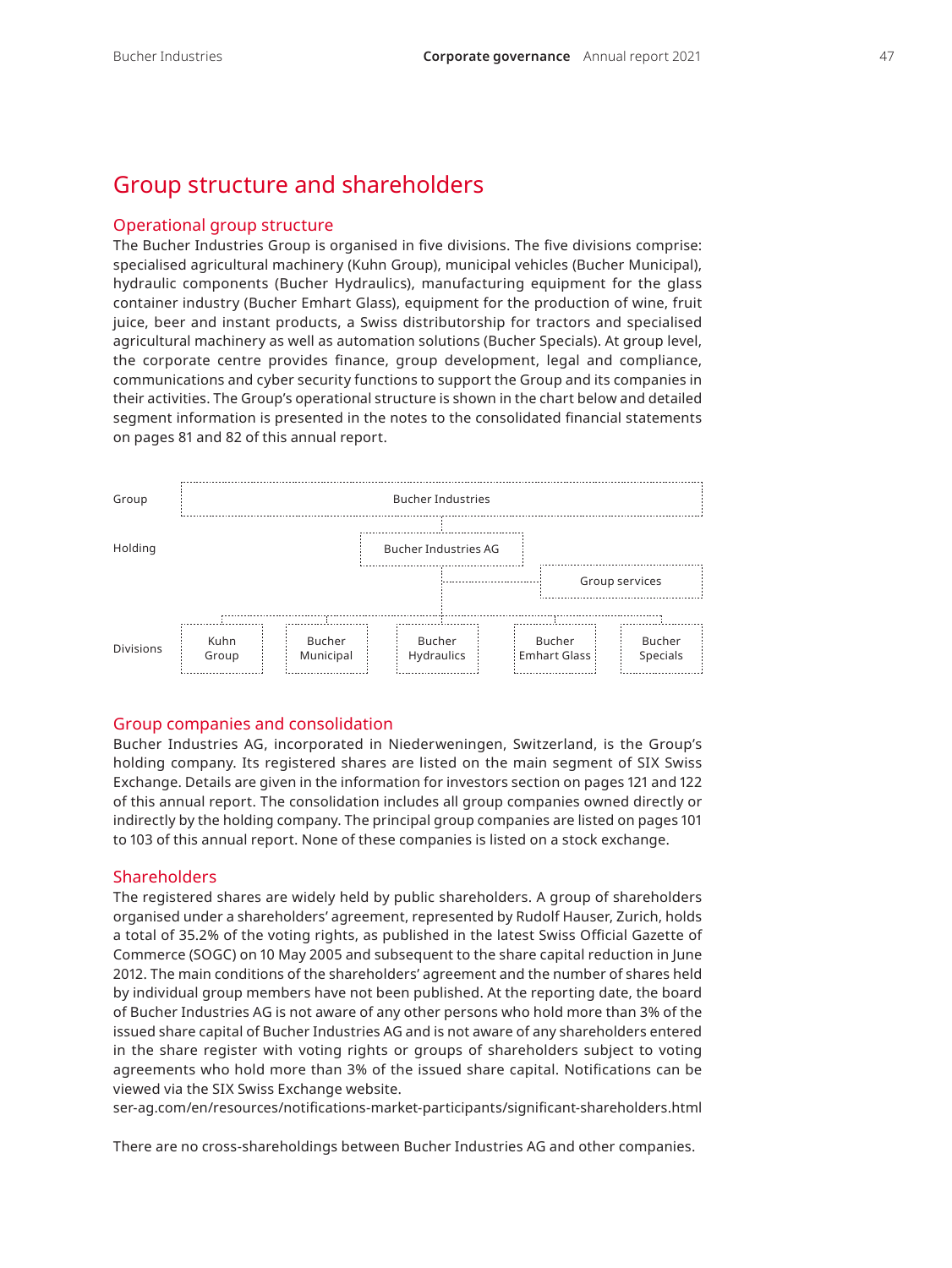# Capital structure

#### Capital

The issued share capital of Bucher Industries AG stands at CHF 2'050'000. It is composed of 10'250'000 registered shares at a par value of CHF 0.20 each. Bucher Industries AG has conditional authorised but unissued capital up to a maximum of CHF 236'820. There is no additional authorised capital.

Conditional authorised but unissued capital The share capital of Bucher Industries AG may be increased by a maximum of CHF 236'820 through the issuance of up to 1'184'100 registered shares with a par value of CHF 0.20 each. The conditional authorised but unissued capital is reserved for the exercise of warrants or conversion rights attached to bonds and of rights issued to shareholders. Shareholders have no pre-emption rights. Holders of warrants, options or conversion rights are entitled to subscribe for new shares. No such rights are outstanding at present. Warrant or conversion terms are determined by the board of directors. The board is authorised to disapply shareholders' pre-emption rights for good cause, as provided in art. 653c par. 2 of the Swiss Code of Obligations. In such cases, the board is responsible for specifying the structure, life and amount of the issue as well as the warrant or conversion terms according to market conditions at the time of issue.

Changes in capital There were no changes in capital in the last three reporting periods.

#### Shares

Bucher Industries AG has an issued share capital of CHF2'050'000, divided into 10'250'000 registered shares with a par value of CHF 0.20 each. All shares are fully paid-up and rank for dividend. Each share carries one vote at general meetings of shareholders. Bucher Industries AG has not issued any participation or profit-sharing certificates.

Restrictions on transferability The company's registered shares are not subject to any restrictions on ownership or transferability. Pursuant to the articles of association of Bucher Industries, the board has established principles for the registration of nominees. Persons who do not expressly state in the application for registration that the shares are held for their own account (hereinafter "nominees") will be recorded in the share register as shareholders with voting rights up to a maximum of 2% of the share capital then outstanding, provided that such persons have previously entered into a nominee agreement with Bucher Industries AG. If the 2% threshold is exceeded, registered shares held by nominees will be entered with voting rights only if the nominee agrees in writing to disclose the names, addresses and shareholdings of the persons for whose account the nominee holds 0.5% or more of the share capital then outstanding. The 2% threshold also applies to nominees who are affiliated by capital or votes, through common management or otherwise.

#### Convertible bonds and share options

Bucher Industries AG has no outstanding convertible bonds and no outstanding share options.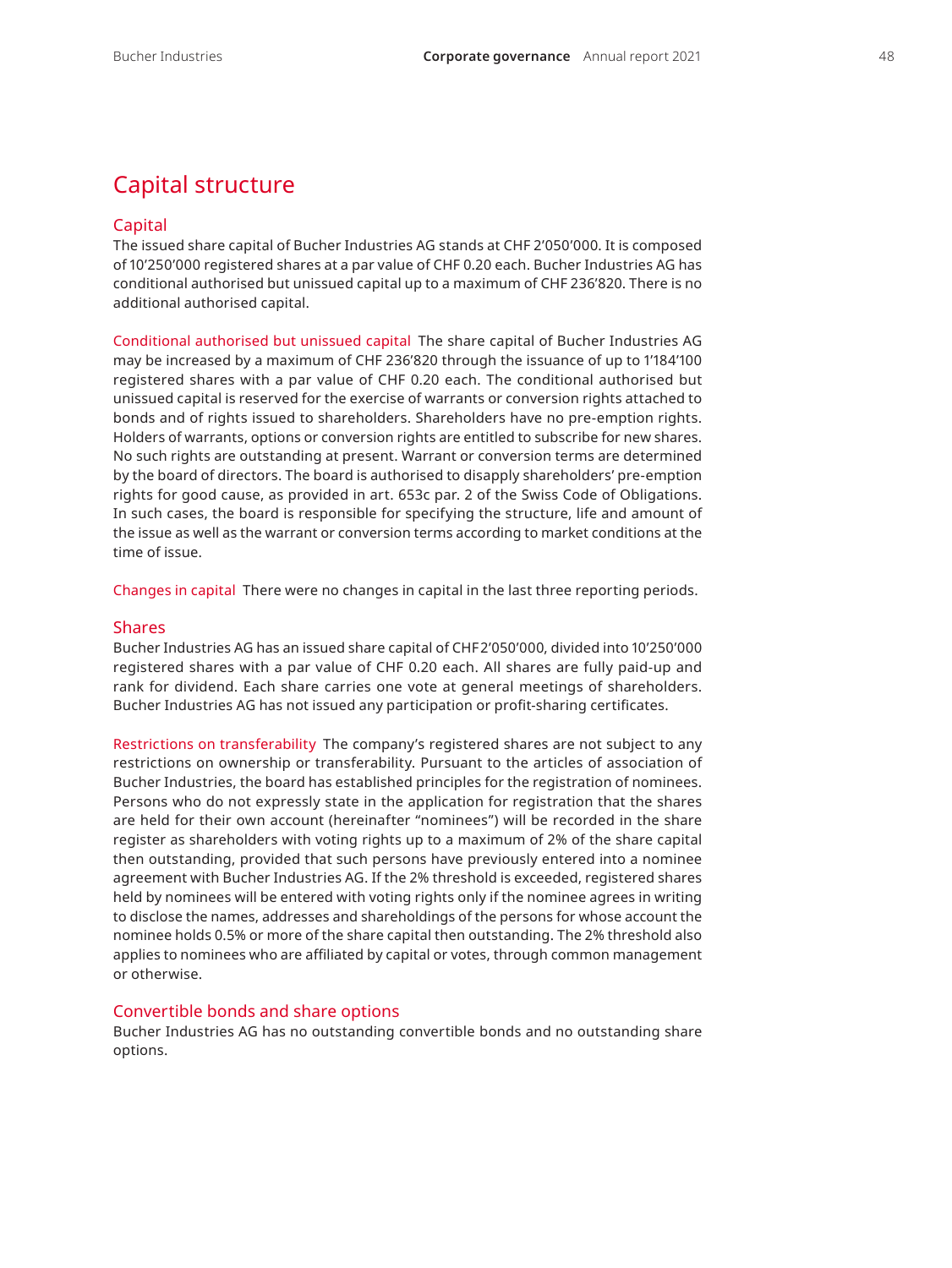# Board of directors

## Members

| Name             | <b>Born</b> | Position          | Appointed | Committees         |  |
|------------------|-------------|-------------------|-----------|--------------------|--|
|                  |             |                   |           | Audit Compensation |  |
| Philip Mosimann  | 1954        | chairman          | 2016      |                    |  |
| Anita Hauser     | 1969        | deputy chairwoman | 2007      |                    |  |
| Michael Hauser   | 1972        |                   | 2011      |                    |  |
| Martin Hirzel    | 1970        |                   | 2018      |                    |  |
| Heinrich Spoerry | 1951        |                   | 2006      |                    |  |
| Valentin Vogt    | 1960        |                   | 2014      |                    |  |
|                  |             |                   |           |                    |  |

All directors are non-executive and independent. Philip Mosimann was CEO and group management member of Bucher Industries until the annual general meeting on 15 April 2016. (C = chairman).

#### Philip Mosimann

1954, Swiss citizen, master's degree in mechanical engineering (dipl. Ing.) from the Swiss Federal Institute of Technology (ETH) Zurich; since 2016 chairman of the board

- 2002–2016 Bucher Industries, CEO
- 1997 Sulzer AG, Winterthur, division president of Sulzer Textil
- 1993 Sulzer AG, Winterthur, head of division of Sulzer Thermtec
- 1980 Sulzer Innotec AG, Winterthur

#### Other appointments:

Chairman of the board of Uster Technologies AG, Uster, and of Ammann Group Holding AG, Langenthal; member of the board of Bobst Group SA, Mex, and of Vanderlande Industries B.V., Veghel/NL

#### Anita Hauser

1969, Swiss citizen, master's degree in public affairs (lic. rer. publ.) from the HSG University of St.Gallen, MBA INSEAD, Fontainebleau; since 2007 member of the board, since 2011 deputy chairwoman of the board

- 2012–2017 Magenta Management AG, Zurich, managing director
- 2010 EF Education First AG, Lucerne, marketing director
- 2005 EF Education AG, Zurich, country manager
- 2000 Lindt&Sprüngli (International) AG, Kilchberg, international marketing manager
- 1993–1998 Unilever, Zug and Milan, European brand manager

Other appointments: Member of the board of AMAG Group AG, Cham, and of Roche Holding AG, Basel

#### Michael Hauser

1972, Swiss citizen, master's degree in mechanical engineering (dipl. Ing.) from the Swiss Federal Institute of Technology (ETH) Zurich, MBA INSEAD, Fontainebleau/Singapore; since 2011 member of the board

- since 2020 notime AG, Zurich, CEO
- 2015 notime AG, Zurich, member of the board and of the management
- 2013 biuco GmbH, Austria, managing director
- 2009–2011 Strabag Energietechnik, Austria, managing director
- 2006 hs energieanlagen, Germany, member of the management
- 1998 Alstom/ABB, commissioning of gas turbines

No other appointments or commitments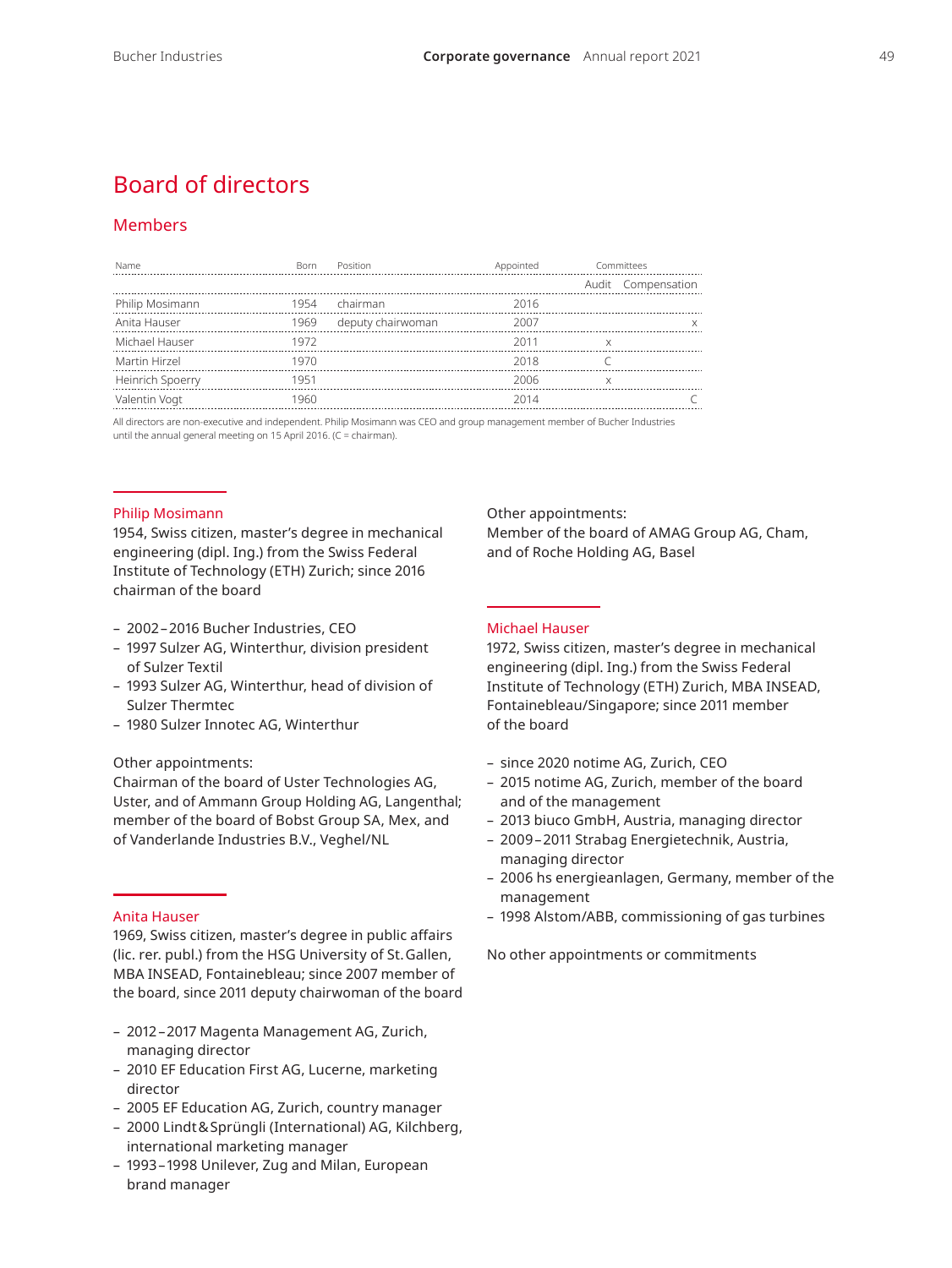#### Martin Hirzel

1970, Swiss citizen, degree in business administration (HWV), GMP Harvard Business School; since 2018 member of the board

- since 2021 President of Swissmem (trade association of the Swiss mechanical, electrical and engineering industries), Zurich
- 2011–2019 Autoneum Holding AG, Winterthur, CEO
- 2007 Rieter Automotive Systems, São Paulo, member of the management
- 2000 Rieter Holding AG, Shanghai, general manager China
- 1997 Rieter Textile Systems, Winterthur, chief controller international

#### Other appointments:

Member of the board of Dätwyler Holding AG, Altdorf; Vice-president of Economiesuisse (umbrella organisation for the Swiss economy), member of the Regional Economic Council of the Swiss National Bank

#### Heinrich Spoerry

1951, Swiss citizen, master's degree in economics (lic. oec.) from the HSG University of St.Gallen; since 2006 member of the board

- since 2016 SFS Group AG, Heerbrugg, chairman of the board
- 1998 SFS Group, Heerbrugg, chairman of the board and CEO
- 1987 Staefa Control System AG, Cerberus AG, Männedorf, member of the management
- 1981 SFS Group, Heerbrugg, head of management services
- 1979 Boston Consulting Group, Munich

No other appointments or commitments

## Independence

All directors are non-executive and independent, which means they do not perform any operational duties within the Group, have not been members of the management of Bucher Industries for the last three years and do not have a material business relationship with the Group. Philip Mosimann was CEO and group management member of Bucher Industries until the annual general meeting on 15 April 2016.

#### Valentin Vogt

1960, Swiss citizen, master's degree in economics (lic. oec.) from the HSG University of St.Gallen; since 2014 member of the board

- since 2019 Kistler Holding AG, Winterthur, chairman of the board
- 2011–2020 Burckhardt Compression AG, Winterthur, chairman of the board
- 2000Burckhardt Compression AG, Winterthur, delegate of the board and CEO
- 1992 Sulzer Metco AG, Switzerland, managing director
- 1989 Sulzer Metco Division, Switzerland, CFO
- 1986 Alloy Metals, USA, CFO
- 1985 Sulzer AG, Switzerland, financial controller

#### Other appointments:

Member of the board of Ernst Göhner Stiftung Beteiligungen AG, Zurich; chairman of the Swiss Employers Confederation, Zurich; member of the board of trustees of the Hirschmann Foundation, Zug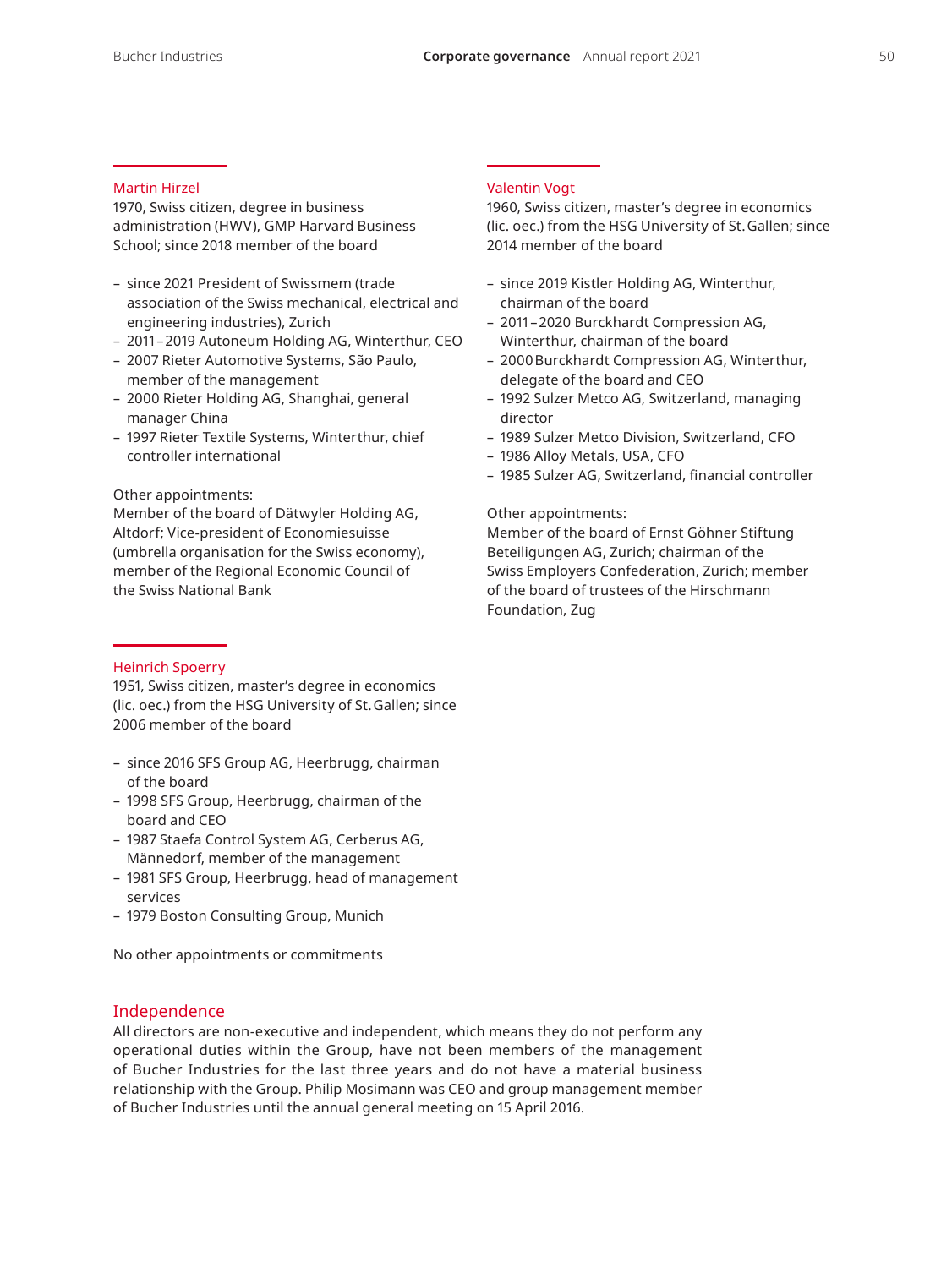#### Election and term of office

On 15 April 2021, the directors, the chairman of the board and the members of the compensation committee were each elected individually by the annual general meeting up until the close of the next annual general meeting. The re-election of members of the board of directors extends only to the date of the annual general meeting which follows the member's 70th birthday. The persons listed in the table on page 49 of this annual report were elected in the reporting period.

#### Number of admissible activities (external appointments)

Members of the board of directors may exercise a maximum of four appointments in listed companies and no more than ten in unlisted legal entities as a member of the top management or administrative body. Appointments in companies that are linked, but outside the Group, as well as appointments that are held in connection with the exercise of such a function, count as one appointment, as long as no more than 30 appointments in all are held with such linked companies. Pro bono appointments are not subject to the above-mentioned restrictions. However, no member of the board of directors may hold more than 20 such appointments. This regulation complies with art. 29 of Bucher Industries AG's articles of association.

#### Internal organisation

The board determines the strategic direction and oversees the management of the company as provided in the Swiss Code of Obligations, in the articles of association and internal rules of organisation, an abridged version of which is available on the Bucher Industries website. It meets as often as business requires, holding at least six scheduled meetings each year, which generally take place every two months. The meetings are usually attended by the CEO and CFO and by other members of group management, members of division and segment management or specialists, depending on the items on the agenda. The secretary to the board takes minutes of the proceedings and resolutions. The meetings generally last one day; the annual strategy meeting lasts two days. In the reporting period, there were six ordinary meetings and one extraordinary meeting, one of which was a two-day strategy meeting in France. One resolution was also passed by circular. All the meetings were attended by all board members, the CEO and the CFO.

[bucherindustries.com/en/investors/corporate-governance](https://www.bucherindustries.com/en/investors/corporate-governance)

#### **Committees**

To assist with its responsibilities, the board of directors has an audit committee and a compensation committee appointed from among its members. The roles and responsibilities of the audit committee are described below and are published in the abridged version of the rules of organisation on the website of Bucher Industries; those of the compensation committee are listed in the remuneration report on pages 59 to 66 of this annual report. The committees report to the board of directors on their activities, findings and proposals. Overall responsibility for the tasks assigned to the committees rests with the board of directors. The annual term of office for audit and compensation committee members begins with the annual general meeting and continues until the next annual general meeting. Proceedings and resolutions of committee meetings are recorded in minutes.

[bucherindustries.com/en/investors/corporate-governance](https://www.bucherindustries.com/en/investors/corporate-governance)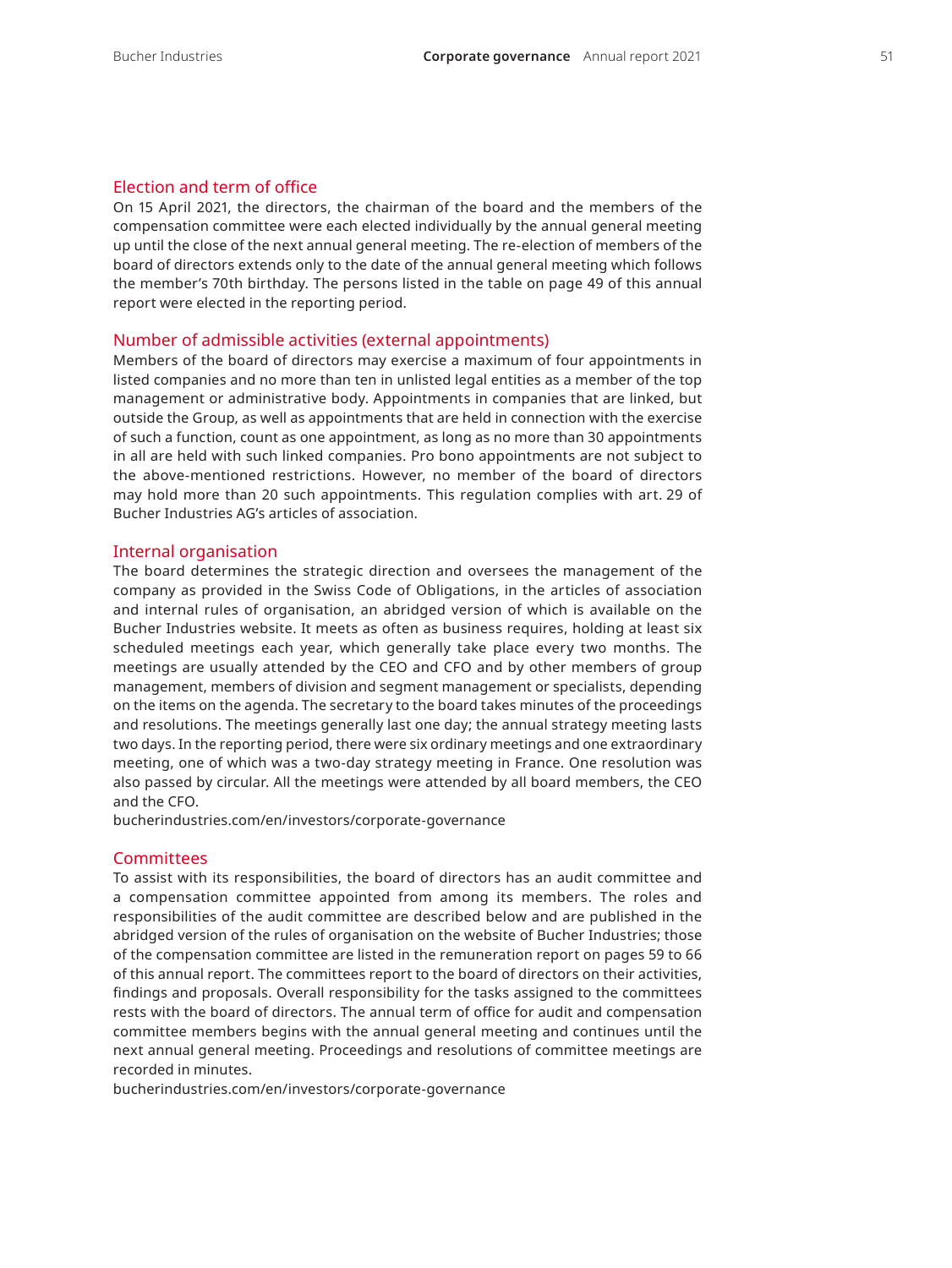#### Audit committee

- **Organisation:** On 15 April 2021, the composition of the audit committee was determined by the board of directors as follows: Martin Hirzel, chairman, Heinrich Spoerry and Michael Hauser. All of its members are non-executive and independent. The audit committee meets at least three times a year. A meeting generally lasts half a day. The chairman of the board, CEO and CFO attend the meetings in an advisory capacity. Depending on the items on the agenda, the internal or external auditors, members of group, division and segment management or specialists are consulted. Four meetings were held last year. All members of the audit committee, the chairman of the board, the CEO and the CFO were present at all the meetings.
- **Focus in 2021:** The audit committee re-assessed its remit as well as its obligations and responsibilities and amended them where necessary. The committee's remit was expanded to include monitoring of the risk management system. In addition, the definition of the internal control system and the monitoring of its effectiveness were mentioned explicitly in the rules of organisation to formalise them to a greater degree. The meetings in the reporting period focused on the implementation of the new audit plan for the external and internal audits. Furthermore, the digital audit approach was driven forward and collaboration between internal and external audit was intensified.
- **Tasks:** The audit committee's main tasks include reviewing the organisation of the accounting system, the Group's financial controls and financial planning and reviewing the plans, budgets and financial statements of the Group and its group companies, including those of individual projects involving significant commitment of capital. The audit committee is further responsible for monitoring the risk management system, particularly with respect to financial and regulatory risks as well as cyber risks. This includes defining and monitoring the effectiveness of the internal control system and ensuring a comprehensive and effective audit concept. The audit committee determines the key areas of the audit plan for the external and internal audits, receives reports from the auditors and appoints the head of the internal audit function, who reports to the chairman of the audit committee. For a preliminary decision, the audit committee evaluates the independence and performance of the external and internal auditors, finally determines the level of their remuneration and prepares the board's proposal for the appointment of the external auditor.
- **External audit:** The key areas of the audit plan in the reporting period related to the valuation of receivables and inventories, the sales process and revenue recognition, as well as management control processes. The external auditors also reviewed the implementation of the revised internal control system in general and conducted an indepth review of the existence of internal controls in the areas of production and inventory. The external auditors attended three meetings of the audit committee.
- **Internal audit:** Internal audit carries out audits in the Group in accordance with the audit concept proposed by the audit committee and determined by the board. The chairman of the audit committee agrees the audit programme with the chairman of the board. The coordination and implementation of audits are delegated to the CFO. The internal audit work is contracted out externally. The head of the internal audit function reports to the chairman of the audit committee. The internal audit function reports the results of its audits to the audit committee at a minimum of one meeting each year. The internal audit plan focused on comprehensive verification and evaluation of the internal control system processes at several group companies. Concurrent with the change in the lead audit partner in the reporting period, a detailed risk analysis of the individual Group companies was also performed based on the internal and external risk factors. The findings of this analysis were incorporated into the medium-term audit plan. In the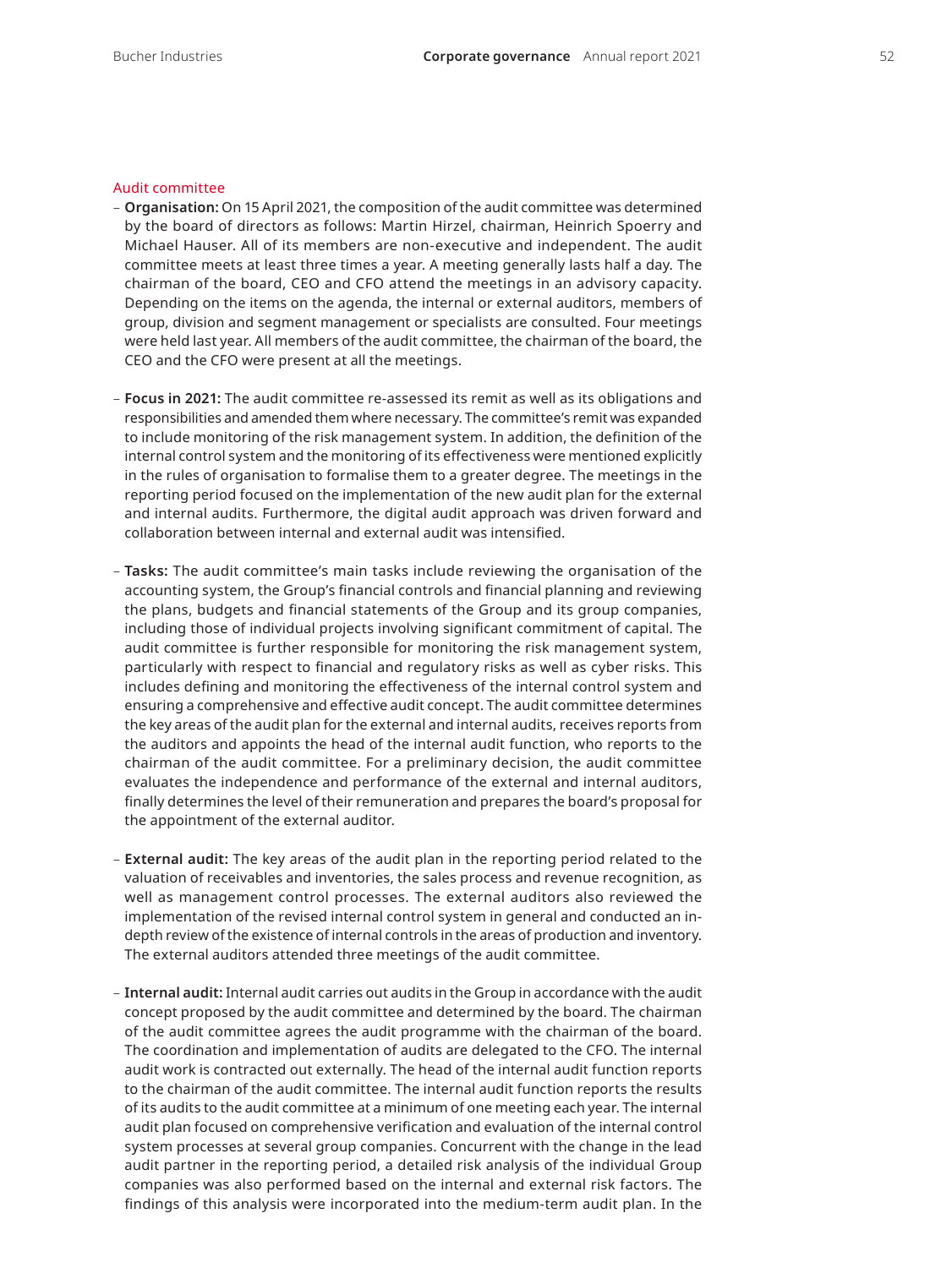reporting period, four meetings took place with the internal auditors. Additionally, the Chief Information Security Officer is commissioned by the audit committee to carry out regular cyber security audits together with external audit companies. During these audits, the IT infrastructure of selected units is analysed and targeted measures are defined to eliminate vulnerabilities.

#### Compensation committee

Information about the compensation committee is given in the remuneration report on pages 60 and 61 of this annual report.

#### Authority and responsibility

The board has delegated the Group's operational management to the CEO, the CFO and other group management members. Their authority and responsibilities are set out in the internal rules of organisation. A short version of the rules of organisation is available on the Bucher Industries website. The board oversees the operational management. [bucherindustries.com/en/investors/corporate-governance](https://www.bucherindustries.com/en/investors/corporate-governance)

#### Information and control systems relating to group management

As part of the management information system, the board receives monthly key figures, consolidated financial statements and management comments from group management, providing information on operational performance and performance indicators within the Group, divisions, segments and major group companies. At each meeting, the board is also informed about the course of business, important projects and risks. Once a year, it conducts an in-depth assessment of the Group's risk situation on the basis of a risk report prepared under the direction of the CEO, with the participation of members of group management and group services. Written proposals are prepared under the direction of the CEO for any major projects requiring a board decision. In addition to the chairman, one member of the board can attend each of the annual divisional strategy reviews, which are led by the CEO, in order to gain greater insight into the business. In the reporting period, the CEO, the CFO, the chairman of the board and a member of the board of directors all took part in the strategy meetings. The board of directors is also supported in its supervisory and control function by internal audit and the external auditors.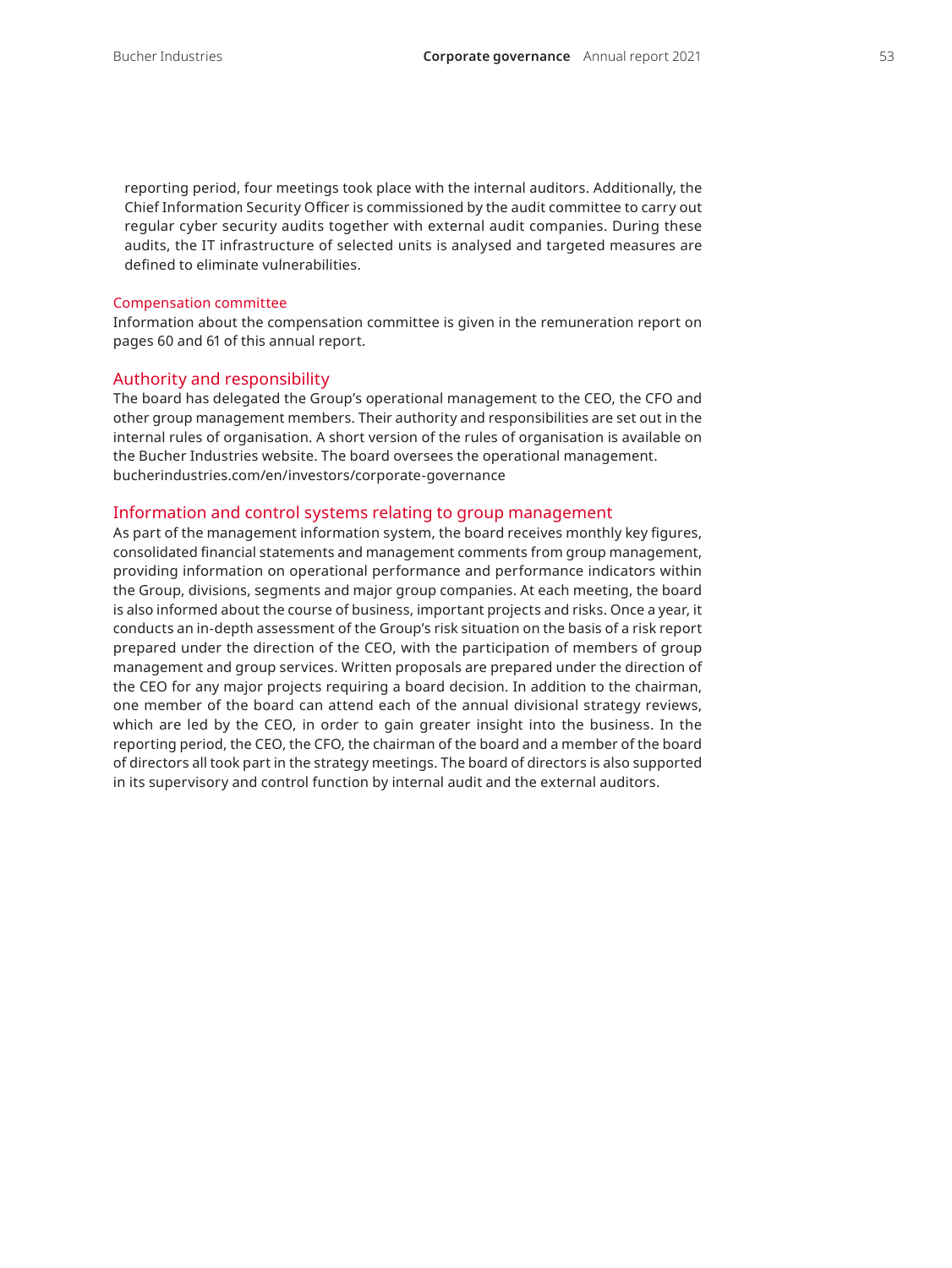

Daniel Waller, Manuela Suter, Matthias Kümmerle, Jacques Sanche, Stefan Düring, Thierry Krier and Aurelio Lemos (from left to right)

# Group management

#### Members

#### Jacques Sanche

1965, Swiss and Canadian citizen; doctorate in economics (Dr. oec.) from the HSG University of St.Gallen; since 2016 CEO and since 2015 designated CEO

- 2007 Belimo Holding AG, Hinwil, CEO
- 2004 WMH Walter Meier Holding, Stäfa, member of the group management; WMH Tool Group, Chicago, USA, CEO
- 1997 WMH Walter Meier Holding, various management positions
- 1990 various positions as consultant

#### Other appointments:

Member of the board of Schweiter Technologies, Steinhausen

#### Manuela Suter

1974, Swiss citizen, master's degree in business economics (lic. oec. publ.) from the University of Zurich, Swiss certified public accountant; since 2018 CFO

- 2014 Bucher Industries, Zurich, head of group controlling
- 2011 Bucher Industries, group controller
- 2010 SIX Exchange Regulation, Zurich, senior financial reporting specialist
- 2007 Holcim, Zurich, head financial holdings
- 2001 Ernst&Young, Zurich, auditor

Other appointments:

Member of the board of SFS Group AG, Heerbrugg; member of the board of Swissholdings (association of industrial and service companies in Switzerland), Berne

#### Stefan During

1972, Swiss citizen, master's degree in economics (lic. oec.) from the HSG University of St. Gallen, certified public accountant Board of Accountancy, New Hampshire, chartered financial analyst Association for Investment Management and Research, Charlottesville; since 2014 division president of Bucher Specials

- since 2006 Bucher Industries, head of group development and since 2010 also responsible for Bucher Unipektin and Bucher Landtechnik
- 1998 PricewaterhouseCoopers, Zurich

No other appointments or commitments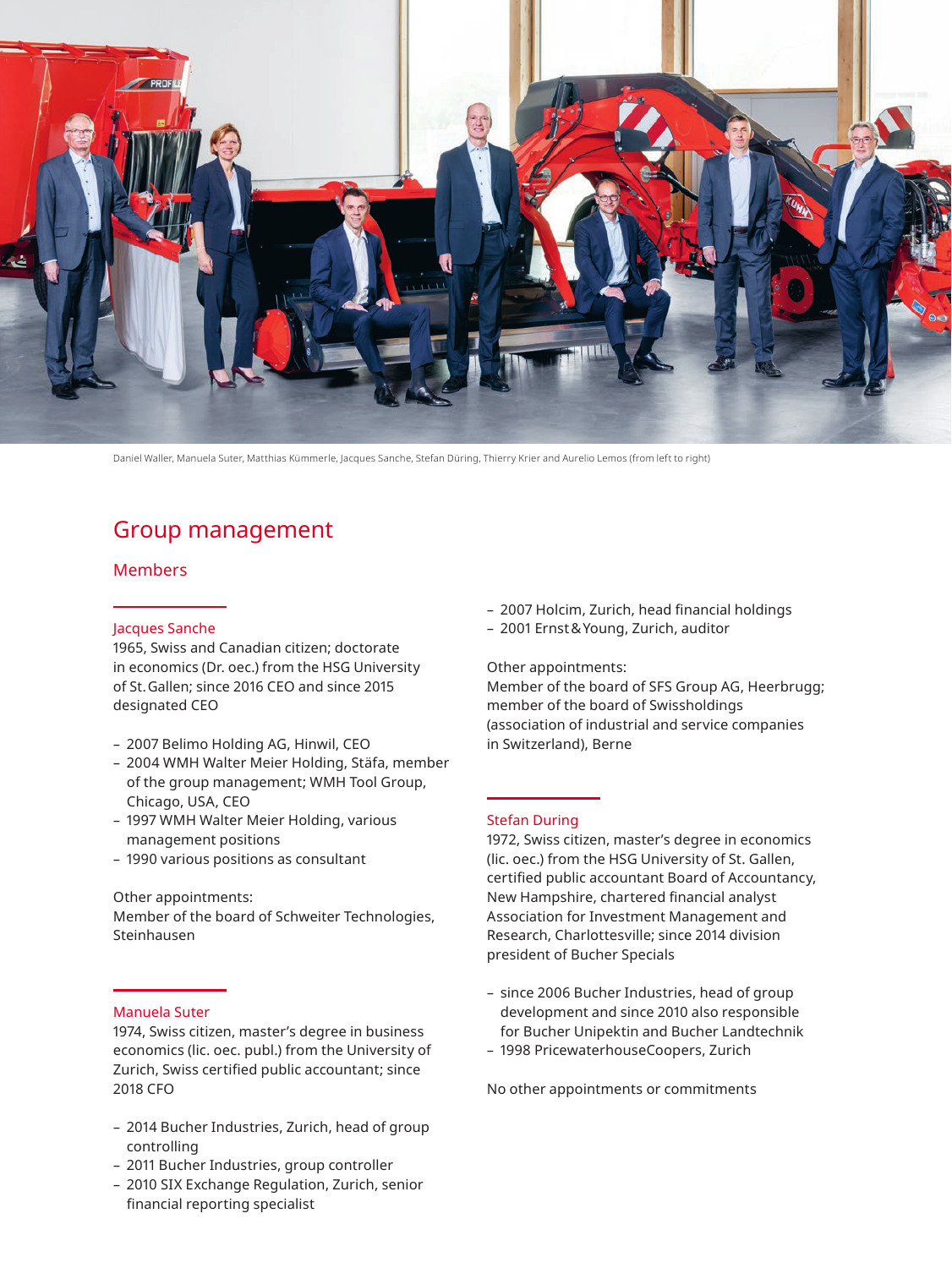#### Thierry Krier

1967, American and French citizen, master's degree in international business marketing, ESIDEC in Metz, bachelor's degree in agronomy, Dijon College of Agriculture; since 2014 division president of Kuhn Group

- 2008 Kuhn North America Inc., president and CEO
- 2002 Kuhn Knight Inc., president and CEO
- 1994 Kuhn Farm Machinery Inc., head of sales and marketing
- 1990 Kuhn SA, Saverne

#### Other appointments:

President of CEMA (European Agricultural Machinery Association); member of the board of VDMA Agricultural Machinery (trade association of the German Engineering Federation)

#### Matthias Kümmerle

1973, Swiss and German citizen, doctorate in materials engineering (Dr. sc. techn.) EPFL Lausanne; master's degree in mechanical engineering (dipl. Ing.) from the Swiss Federal Institute of Technology (ETH) Zurich; MBA IMD Lausanne; since 2021 division president of Bucher Emhart Glass

- 2011Emhart Glass SA, Steinhausen, head of technology
- 2005 Hilti AG, China and Liechtenstein
- 2001 Emhart Glass SA, Steinhausen

No other appointments or commitments

#### Aurelio Lemos

1962, Spanish citizen, machine designer with Swiss business diploma (VSH Handelsdiplom); since 2016 division president of Bucher Municipal

- 2012 Bucher Hydraulics Switzerland, managing director
- 2003 Bucher Hydraulics AG Frutigen, managing director
- 1994 Bürkert Fluid Control Systems, Hünenberg, head of marketing and sales
- 1992 Weber Protection AG, Emmenbrücke, head of development and technology
- 1990 Weber AG, Emmenbrücke, business engineer
- 1989 BOA AG, Rothenburg
- 1988 Kent Moor AG, Baar
- 1980 Viscosuisse AG, Emmenbrücke

No other appointments or commitments

#### Daniel Waller

1960, Swiss citizen, master's degree in mechanical engineering (dipl. Ing.) from the Swiss Federal Institute of Technology (ETH/BWI) Zurich; since 2004 division president of Bucher Hydraulics

- 1999 Bucher Hydraulics AG, Frutigen, managing director
- 1996 Carlo Gavazzi AG, Steinhausen
- 1987 Rittmeyer AG, Zug

No other appointments or commitments

## Number of admissible external activities

Members of the group management may exercise a maximum of two appointments in listed companies and no more than two in unlisted legal entities as a member of the senior management or administrative body. Appointments in companies that are linked, but outside the Group, as well as appointments that are held in connection with the exercise of such a function, count as one appointment, as long as no more than 30 appointments in all are held with such linked companies. Pro bono appointments are not subject to the above-mentioned restrictions. However, no member of the group management may hold more than 20 such appointments. This regulation complies with art. 29 of Bucher Industries AG's articles of association.

#### Management contracts

Bucher Industries AG has not entered into any management contracts with third parties.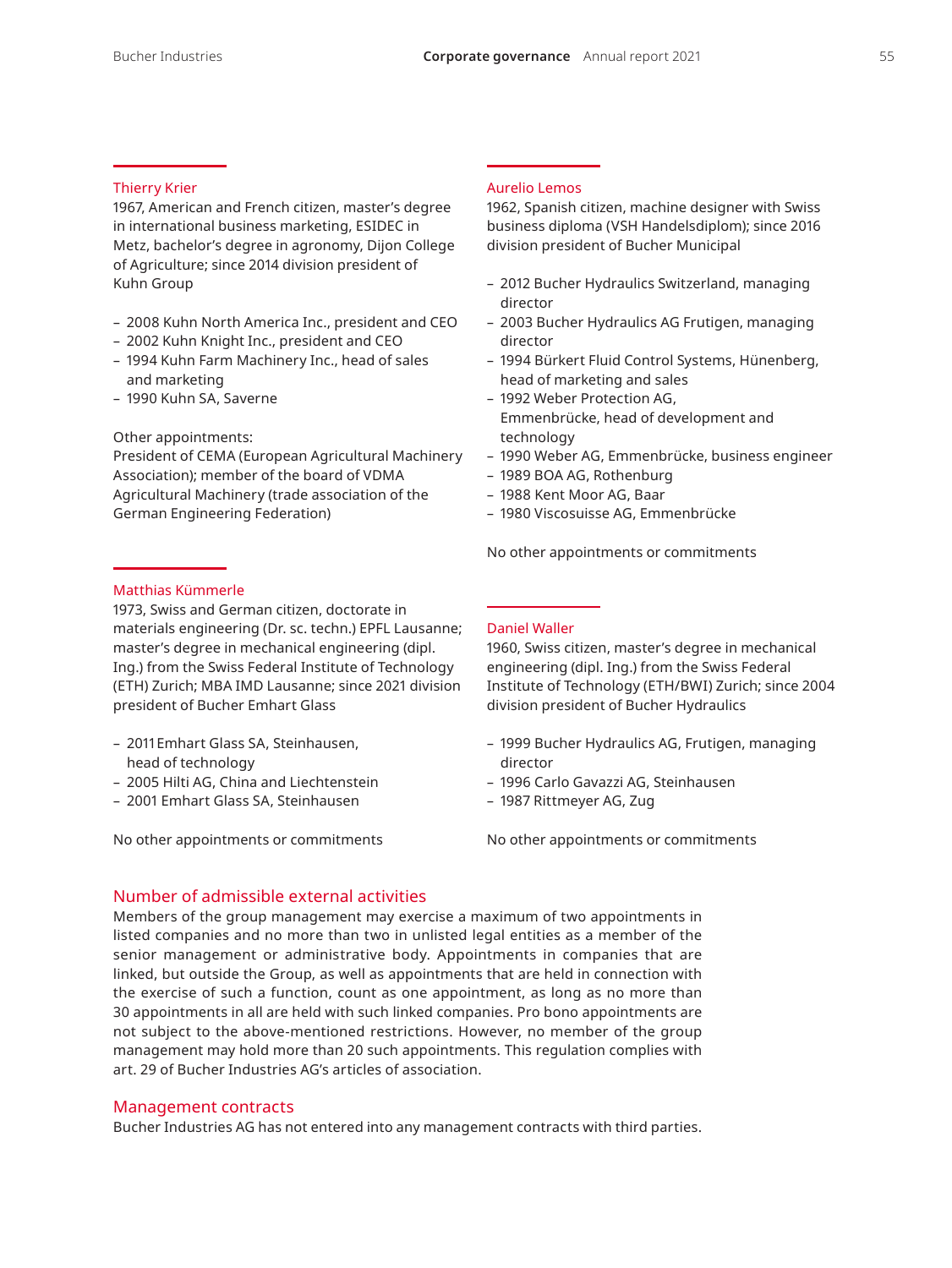## Shareholders' participation rights

Shareholders' rights with regard to remuneration are detailed in the remuneration report on pages 59 to 66 of this annual report.

#### Voting rights and representation restrictions

There are no restrictions on voting rights or proxy voting.

#### Independent proxy holder

The independent proxy holder is elected on an annual basis by the annual general meeting. In the reporting period, the annual general meeting of 15 April 2021 elected Law Office Keller Partnership, Alfred-Escher-Strasse 11, 8002 Zurich, Switzerland, to the office of independent proxy holder, which the firm will hold until the next annual general meeting. Art. 8 of the company's articles of association stipulates that every shareholder with voting rights can issue a written or electronic proxy to arrange representation at the annual general meeting by the independent proxy holder.

Instructions to the independent proxy holder Bucher Industries AG's articles of association have no provision regarding the procedure for issuing instructions to the independent proxy holder. The board of directors determines, within the scope of legal provisions, the requirements relevant to proxies and instructions and can stipulate specific regulations. Details of such stipulations are provided with the invitation to the annual general meeting. In the reporting period, every shareholder received, along with the invitation to the annual general meeting, a form for the purpose of issuing a proxy, in writing or online, arranging representation at the annual general meeting and giving instructions to the independent proxy holder. Instructions were restricted to approval, rejection or abstention on each of the proposals. For additional proposals or amendments, shareholders were able to issue a global instruction to approve, reject or abstain from the respective proposal of the board of directors. Shareholders were given a deadline until 13 April 2021 at 3.30 p.m. for the issue of proxies and instructions online. Due to the coronavirus pandemic, the annual general meeting in the reporting period was held without the physical attendance of shareholders, in accordance with the Federal Council Ordinance on Measures to Combat the Coronavirus (COVID-19 Ordinance 2). They could exercise their voting rights solely by issuing a written or electronic proxy to the independent proxy holder for representation.

#### Electronic participation in the annual general meeting

The articles of association of Bucher Industries AG contain no provision regarding electronic participation of shareholders in the annual general meeting. Likewise, no such provision was planned in the reporting period.

#### Required quorums

Resolutions at general meetings of shareholders are passed by an absolute majority of the votes of the shares represented. At least two-thirds of the votes represented and an absolute majority of the par value of the shares represented are required for special resolutions as prescribed in art. 704 par. 1 of the Swiss Code of Obligations.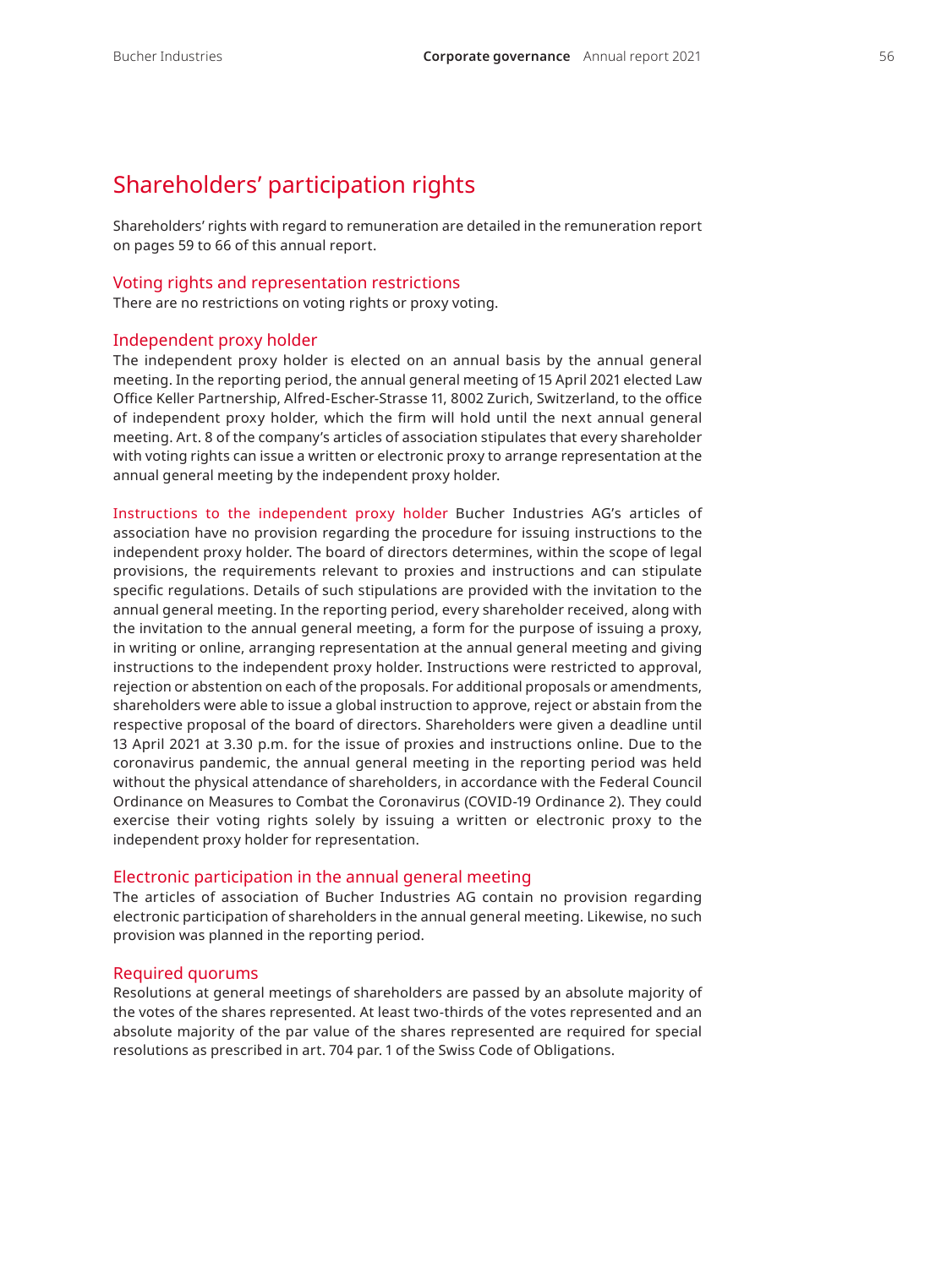### Convocation of the general meeting of shareholders

There are no rules that differ from the law for the convocation of general meetings of shareholders. As provided in the articles of association, notice of a meeting is given to shareholders at least 20 days before the meeting. The notice convening the meeting sets out the agenda and resolutions proposed by the board and by shareholders who have requested an item to be added to the agenda. According to the articles of association, the board of directors determines the date for registration of shareholders in the share register and announces the date in the invitation. As a rule, it is stipulated that shareholders must be registered four working days before the date of the meeting. Extraordinary general meetings are called as and when required, in particular in the cases provided by law. Shareholders representing at least one tenth of the share capital may at any time request that a meeting be convened stating the business to be transacted and resolutions proposed.

#### Requests for additions to the agenda

Shareholders representing shares with a combined par value of CHF 20'000 may request that an item be added to the agenda. Requests for additions to the agenda must be submitted at least six weeks before a general meeting of shareholders.

#### Obligation to make an offer and clauses on changes of control

The annual general meeting of shareholders held on 26 April 2005 adopted an opting-up clause in the articles of association, requiring a purchaser of shares to make a public tender offer when reaching or crossing the threshold of 40% of the voting rights in accordance with the Federal Act on Financial Market Infrastructures and Market Conduct in Securities and Derivatives Trading. There are no change of control clauses benefiting directors or group management members.

## Auditors

#### Duration of the engagement and lead audit partner's tenure

PricewaterhouseCoopers AG, Zurich, or its predecessor companies, has served as statutory auditors of Bucher Industries AG since 1984. The lead audit partner, Thomas Illi, has been responsible for the audit engagement since 2020. Concurrent with this change in the lead audit partner, the external audit mandates in various countries were put out to tender and local audit firms were changed as necessary.

#### Audit fees and non-audit fees

For the reporting period, Bucher Industries was charged CHF 1'350'000 by Pricewaterhouse-Coopers and CHF 869'000 by other auditors for services rendered in connection with the audit of the financial statements of Bucher Industries AG and its group companies as well as the audit of the consolidated financial statements of Bucher Industries and the remuneration report. In addition, PricewaterhouseCoopers charged Bucher Industries fees of CHF 468'000 for non-audit services, comprising financial, tax and due diligence services.

#### Supervisory and control instruments pertaining to the audit

The audit committee reviews the audit programme, key audit areas and audit plan every year and discusses the audit findings with the auditors. Every year, the audit committee subsequently assesses the independence, performance and fees of the auditors.